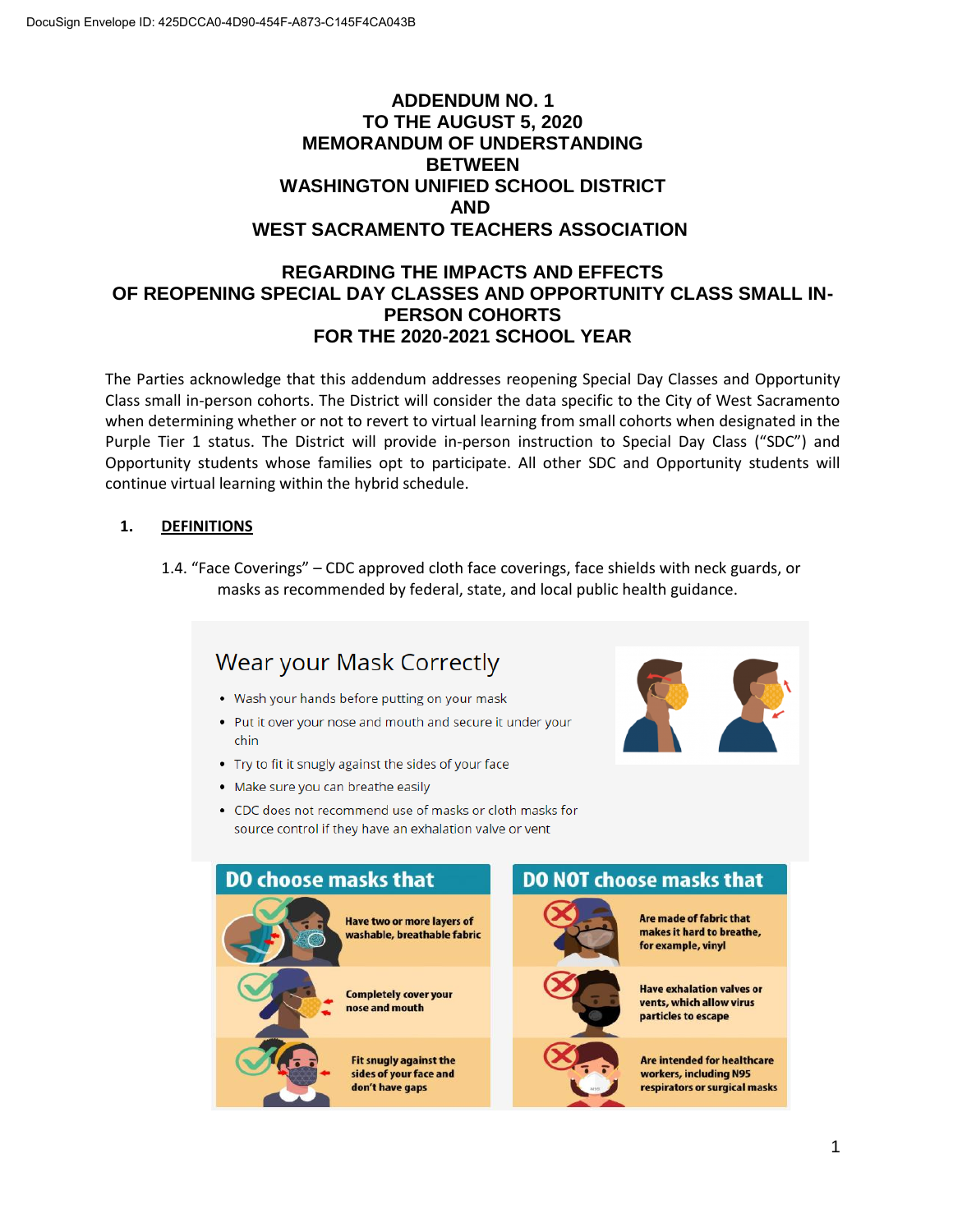## **2.5.5. Face Coverings in the SDC/Opportunity (Virtual and Hybrid) Models**

- 2.5.5.1. For bargaining unit members and students who cannot wear a mask according to section 2.5.1, face shields with neck drapes tucked into the shirt shall be used. Masks and face shields may not be required for students with a medical apparatus which prevents or obstructs the use of the apparatus.
	- 2.5.5.1.1. CDC approved disinfecting solutions and cleaning equipment shall be available in all classrooms to properly clean and disinfect reusable face shields. All affected bargaining unit members will be trained in disinfecting protocols.
- 2.5.5.2. If a bargaining unit member works directly with a student who cannot wear a mask according to section 2.5.1 or due to the kind of assessment being administered, the district will provide alternative and effective safety devices including but not limited to plexiglass barriers and face shields with neck drapes.

#### **2.7. Exposure-Time Limitations for In-Person Instruction for SDC/Opportunity Hybrid Models**

- 2.7.1. The Parties recognize that prolonged interaction (more than 15 minutes) between individuals increases the possibility of viral spread.
- 2.7.2. The District shall calculate the maximum capacity of all workspaces so that physical distancing requirements are maintained. The capacity for each classroom space shall be posted prior to the start of in-person learning.
- 2.7.3. The District shall provide furniture that adequately supports the proposed number of students in the classroom that meets the physical distancing requirements.
- 2.7.4. In rare situations in a classroom where the minimum physical distancing requirement is insufficient to provide necessary academic instruction or assessments, alternative and effective safety devices shall be used such as plexiglass barriers and/or face shields with neck drapes. Such requests shall be made during the two-week orientation period and if additional needs arise contact site administrator. The site administrator shall acknowledge the request and communicate next steps within two (2) work days. Time spent in proximity of less than six (6) feet between individuals shall be minimized to the extent possible with a target of limiting exposure times to ten (10) minutes or less.

## **3.5. Safety Protocols in the SDC/Opportunity (Virtual and Hybrid) Models**

3.5.1. All bargaining unit members' workspaces shall be measured and clearly marked to maintain the physical distancing requirement prior to the start of in-person learning. The capacity with respect to physical distancing for each classroom space shall be posted prior to the start of in-person learning.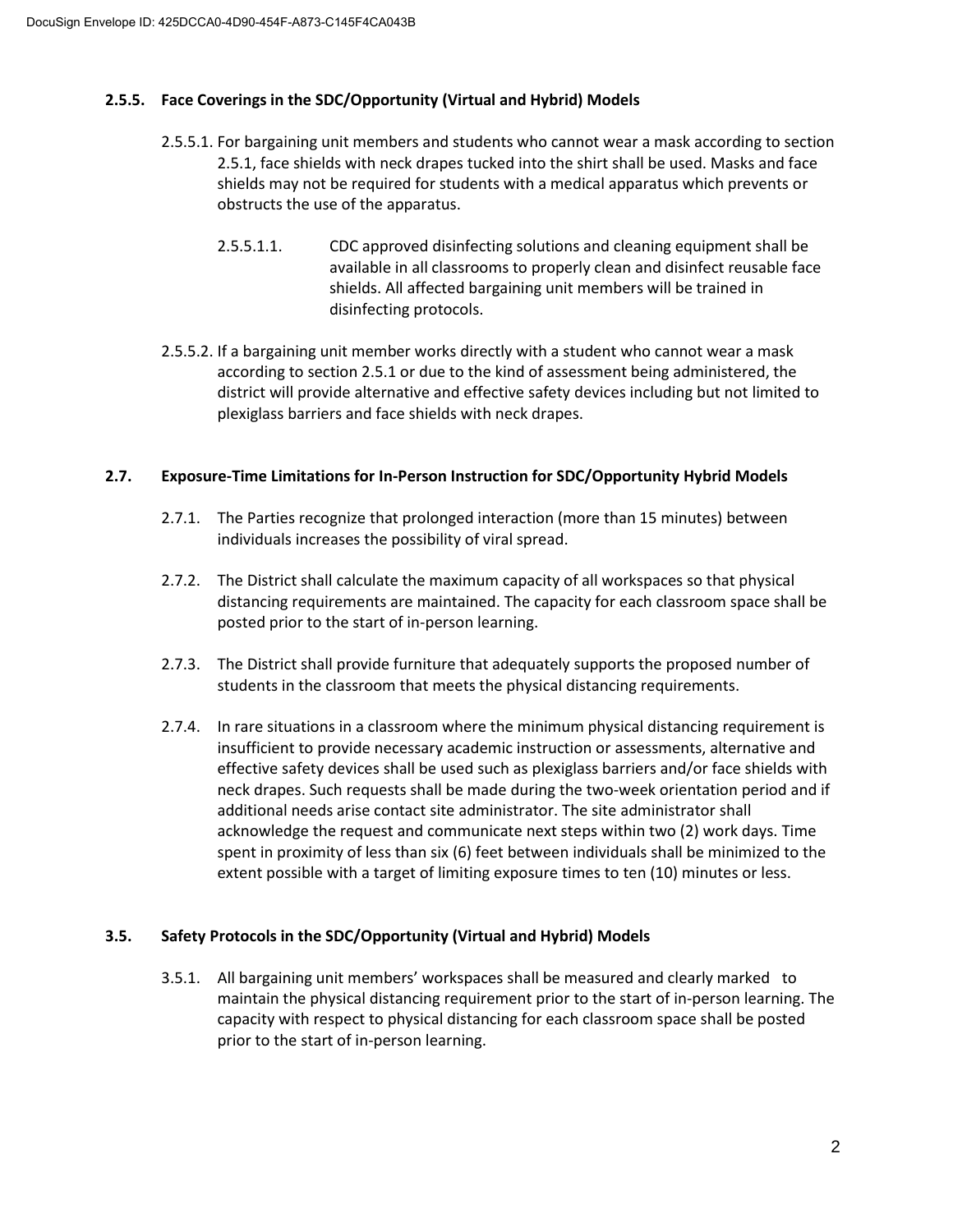- 3.5.2. School sites may designate staggered start and end times for cohorts, but any staggered start or end times shall not create longer or shorter work days for bargaining unit members.
- 3.5.3. If there are areas on a campus that should be off limits to students, the District is responsible for placing signage and/or barriers. The District shall make any out of bounds spaces near the SDC classroom inaccessible to students and any communal play/sensory equipment (i.e. playground structures, scooter boards, etc.) shall be removed or cordoned off to reduce contamination.
- 3.5.4. The District shall ensure that all shared classroom spaces, common spaces, and shared workspaces in use are cleaned and disinfected daily, including but not limited to desks, doorknobs, light switches, classroom phones, keyboards, mice, faucets, restrooms and other high touch fixtures. The District shall use the safest and most effective disinfectant necessary, as recommended by federal, state, and/or local health officials. The District shall follow the suggested guidelines developed by the Environmental Protection Agency (EPA) and the CDC. (Disinfectant Concentrations and Contact Times for EPA's List of Products Effective against Novel Coronavirus SARS-CoV-2, the Cause of COVID-19)
- 3.5.5 The District will provide HEPA air purifiers with a large enough capacity and flow rate for the square footage of the room for each SDC/Opportunity classrooms prior to the first day of instruction.
- 3.5.6 Students receiving in-person SDC instruction shall be screened daily. Daily student screening shall include a temperature check conducted by someone other than the classroom teacher. This screening shall occur before the student boards the bus as practical. The students not arriving by District transportation, shall have daily screenings and temperature checks conducted by someone other than their classroom teacher. If a student is not accompanied by their guardian at drop off on campus, or at the bus pickup point, and is unable to properly complete the health screening or fails the health screening, the student shall be placed in the appropriate isolation area until a guardian can complete the health screening or pick them up. The District will notify all families of these screening requirements, and of their obligation to keep students home if they have a fever or exhibit any COVID-19 symptoms, or have had contact with persons diagnosed with COVID-19.
- 3.5.7 Bargaining unit members reporting to a worksite shall have access to free testing, made available during the duty day. Bargaining unit members will be released to participate in this testing.
	- 3.5.7.1 Bargaining unit members required to return to their workplace for inperson hybrid instruction must be tested for COVID-19 prior to the start of in-person instruction. The bargaining unit member's negative test result must be received prior to the start of in-person instruction.
	- 3.5.7.2 Bargaining unit members onsite will be tested every 2 months, where 25% of staff are tested every 2 weeks, or 50% every month to rotate which members are tested over time unless the Governor or CDPH modifies, amends or eliminates this guidance.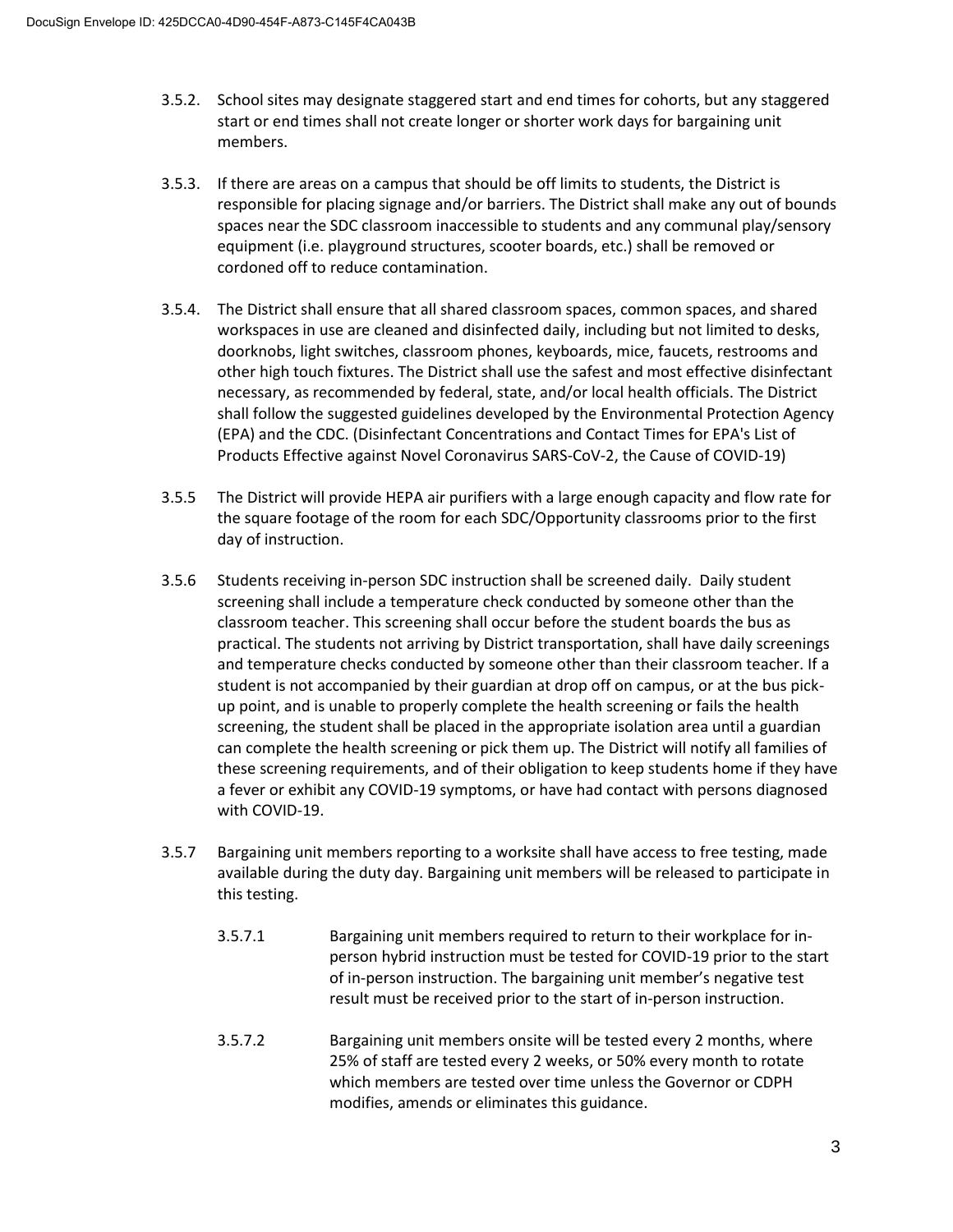## **4.2.1.2. The SDC/Opportunity (Virtual and Hybrid) Models**

- 4.2.1.2.1. The following SDC/Opportunity teachers are to return to campus upon tentative agreement of this addendum: Preschool - 8th grade SDC, 9-12 Moderate/Severe SDC, Opportunity, and Transition to Adult Living and commence the SDC/Opportunity hybrid instructional schedule on November 30, 2020.
	- 4.2.1.2.1.1. All SDC/Opportunity Bargaining Unit Members returning to their workspace for in-person instruction will use a modified instructional schedule until November 20, 2020. The modified instructional schedule will have synchronous virtual instruction from 8:30 -10:30 AM daily. The remainder of the work day will be utilized for training, professional learning, and planning time.
	- 4.2.1.2.1.2. After the two (2) week training period, SDC/Opportunity teachers will have a site safety protocols and procedures walkthrough with site administration. These teachers will also offer orientation appointments with each student and their family during this third week.
	- 4.2.1.2.1.3. SDC/Opportunity teachers who are being displaced in order to comply with the COVID safety requirements for their return to an in-person hybrid model shall receive two (2) additional work days or equivalent compensation at the retired teacher substitute rate to pack and prepare the new room.
		- 4.2.1.2.1.3.1. If a SDC/Opportunity teacher is being relocated to a new workspace; school equipment, and personnel will be used to assist in relocating school and teaching supplies as appropriate.
		- 4.2.1.2.1.3.2. Bargaining unit members who are not currently returning to an in-person or hybrid model whose classrooms will be used by an SDC/Opportunity teacher due to compliance with COVID requirements, will receive no fewer than one (1) work day or equivalent compensation at the retired teacher substitute rate to pack and prepare the room for the new occupant.

## **4.2.14. The SDC/Opportunity in-person (Virtual and Hybrid) Models**

4.2.14.1. SDC/Opportunity teachers will not be expected to deliver concurrent or hyflex instruction to students.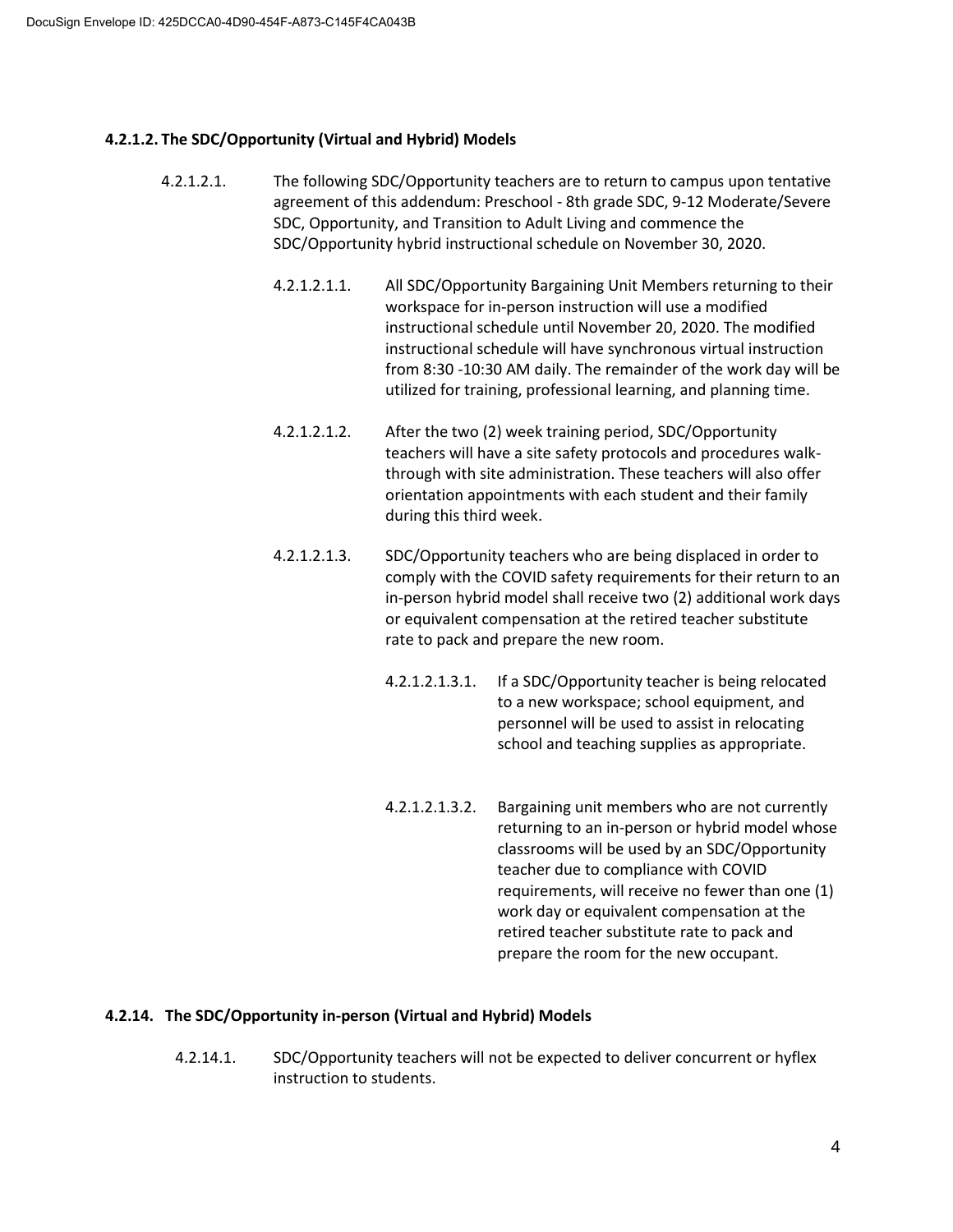4.2.14.2. In an effort to reduce the potential spread of COVID-19, in-person instructional minutes will be kept to a maximum of ninety (90) minutes each day for the first week, and one hundred thirty (130) minutes each day thereafter. SDC/Opportunity teachers will have the option to work remotely or from another on-site workspace when not providing in-person instructional minutes.

## **4.2.14.3. Student Cohorts**

- 4.2.14.3.1. The Parties affirm that student cohorts are intended and designed to provide stable groupings of students that are maintained throughout each school day, and through each quarter, trimester, or semester, with an assigned primary cohort teacher, and systems are in place at the school site to prevent the mixing of classroom cohorts.
- 4.2.14.3.2. Student cohort sizes shall not exceed a total of 16 individuals.
- 4.2.14.3.3. Each student's belongings shall be separated and stored in individually labeled storage containers, cubbies, or areas.
- 4.2.14.3.4. The District, working with SDC/Opportunity teachers, shall provide each student with sufficient supplies in order to provide equitable access to education as well as to minimize the sharing of high-touch materials. If equipment must be shared between students, the equipment shall be cleaned and disinfected according to protocol between uses.
- 4.2.14.3.5. School staff shall limit the number of in-person visits to classroom cohorts in order to maintain the stability of the cohorts and to minimize the spread of the illness. Staff not assigned as the primary cohort teacher shall use virtual methods of interacting with the student cohort, where possible. If this is not possible, an alternative space will be used for the student to receive these specialized services.
- 4.2.14.3.6. Bargaining unit members shall only interact in-person with students from three (3) classroom cohorts in the same workday in order to minimize their potential exposure to COVID-19.

## **4.3.3. Non Instructional Duties for SDC/Opportunity Bargaining Unit Members**

- 4.3.3.1. The planning time on Mondays, Tuesdays, non-staff meetings Thursdays, and Fridays will be Planning Time reserved for SDC/Opportunity teachers to plan for virtual and/or hybrid learning.
- 4.3.3.2. SDC K-12 and Opportunity teachers shall have a minimum of two (2) hours of prep time on Monday afternoons. During this time, IEPs and assessments will not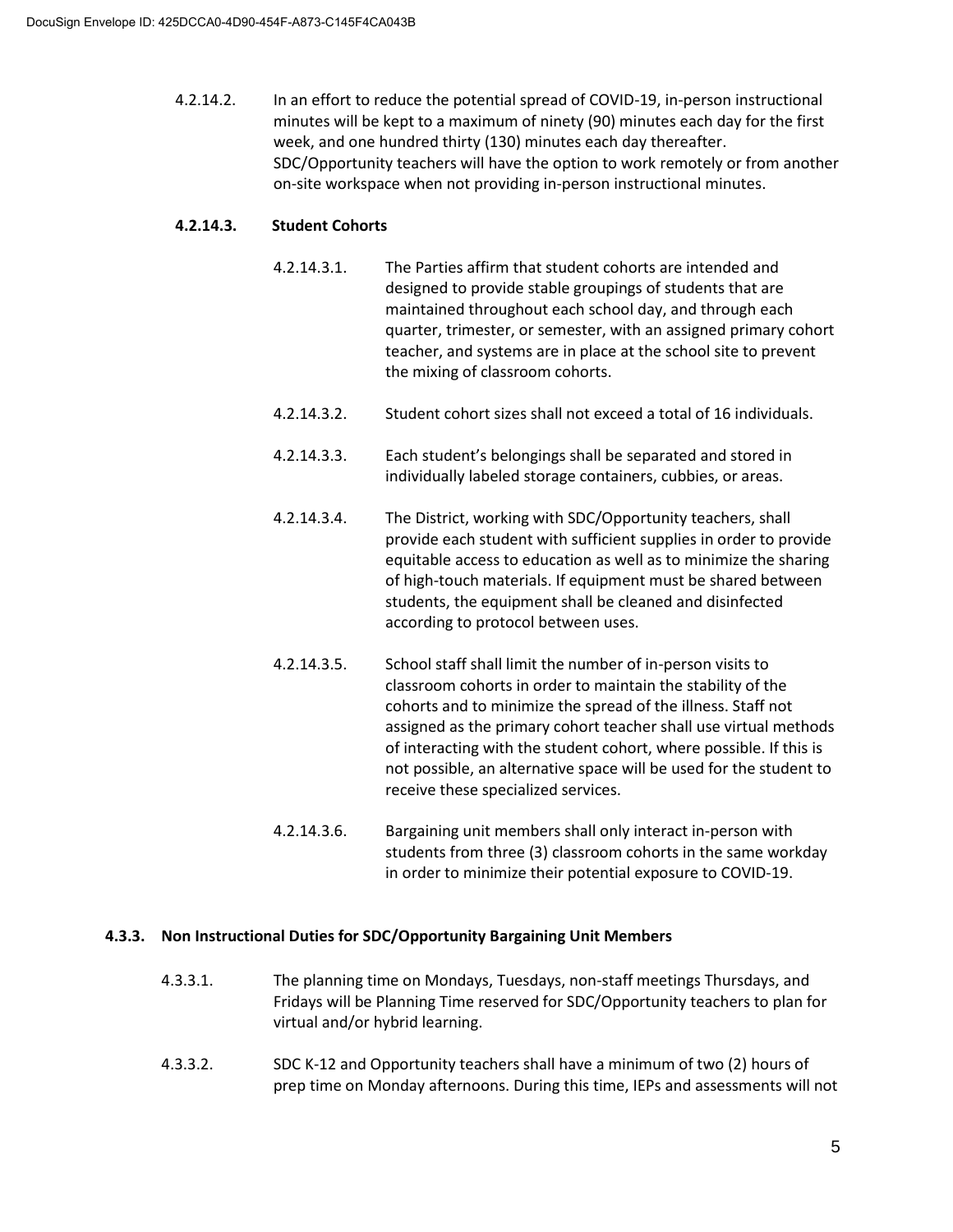be scheduled unless mutually agreed upon by the teacher and their administrator.

### **5.2. Substitute Coverage in the SDC/Opportunity Hybrid Models**

### **5.2.1. Hybrid SDC/Opportunity Bargaining Unit Members**

#### **5.2.1.1. Special Day Class**

5.2.1.1.1. The District shall strive to maintain the established adult to student ratio for each cohort on a daily basis. If this ratio is not maintained due to absences and no available replacements repeatedly and in such a way as to make the class untenable for student and staff safety, the cohort may revert to the virtual model until remedied. In the event that ratios cannot be maintained, the bargaining unit member can exert their rights under Article 12.1 in the current CBA.

#### **6.6. Leaves in the SDC/Opportunity Hybrid Models**

6.6.1. Personal necessity leave shall be granted to SDC/Opportunity teachers, who have exhausted all FFCRA leave, in order to care for a dependent child placed on quarantine due to COVID-19. If all sick leave is exhausted, members will be eligible for differential pay.

#### **12.4. Training in the SDC/Opportunity Hybrid Models**

12.4.1. Consistent with Federal, State, and local public health officer guidelines, all SDC staff shall be trained in the following areas, including but not limited to appropriate safe restraint training, toileting procedures, biohazardous item disposal, behavior supports and strategies for returning students, how to address unique student medical needs, how to address emergent and immediate behavioral needs, and how to acquire custodial attention when needed.

This Addendum No. 1 to the August 5, 2020 MOU establishes no past practice or precedent upon its expiration. All components of the current CBA and the August 5, 2020 MOU between the Association and District not addressed by Addendum No. 1 shall remain in full effect. This Addendum shall expire when the parties transition to a District wide hybrid model.

WASHINGTON UNIFIED SCHOOL DISTRICT

DocuSigned by:

Norma Gonzales 9D955D9241604B8

Norma Gonzales Interim Associate Superintendent of Administrative **Services** 

WEST SACRAMENTO TEACHERS ASSOCIATION

-DocuSigned by: dune (tusm 6DE6C49D90264

Anne Chism WSTA Bargaining Chair